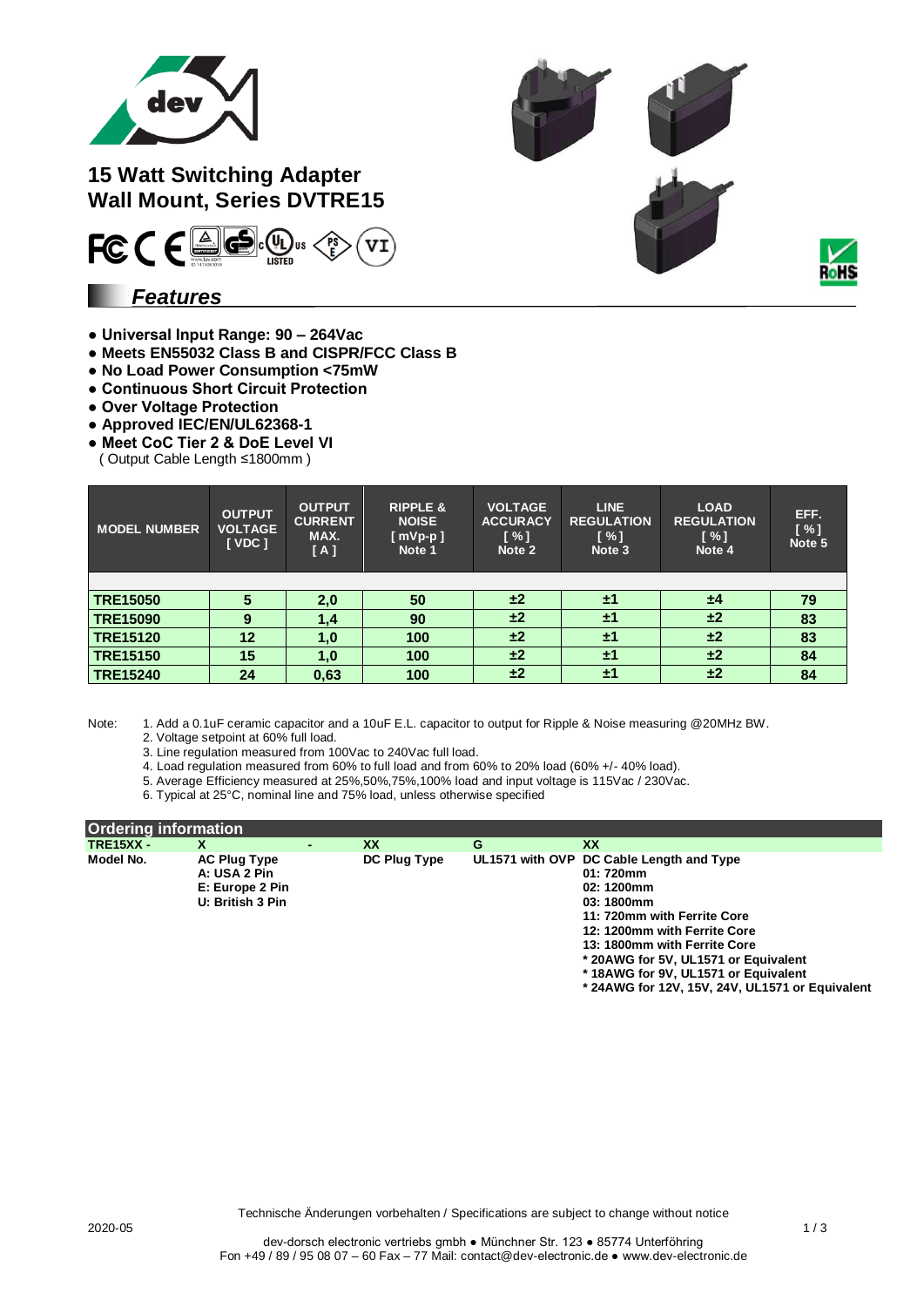# **Specifications**

## Series DVTRE15

#### **INPUT SPECIFICATIONS:**

|                                                                                                                                                                                                                                                                                                                                                                                                                        | $90 - 264$ Vac |
|------------------------------------------------------------------------------------------------------------------------------------------------------------------------------------------------------------------------------------------------------------------------------------------------------------------------------------------------------------------------------------------------------------------------|----------------|
| $\begin{minipage}{0.9\linewidth} \textbf{Frequency} \textit{}{\textit{}} \textit{}{\textit{}} \textit{}{\textit{}} \textit{}{\textit{}} \textit{}{\textit{}} \textit{}{\textit{}} \textit{}{\textit{}} \textit{}{\textit{}} \textit{}{\textit{}} \textit{}{\textit{}} \textit{}{\textit{}} \textit{}{\textit{}} \textit{}{\textit{}} \textit{}{\textit{}} \textit{}} \textit{}{\textit{}} \textit{} \textit{}{\textit$ | . 47 to 63Hz   |
|                                                                                                                                                                                                                                                                                                                                                                                                                        |                |
|                                                                                                                                                                                                                                                                                                                                                                                                                        |                |
|                                                                                                                                                                                                                                                                                                                                                                                                                        |                |

#### **OUTPUT SPECIFICATIONS:**

| Hold-up Time                    |              |
|---------------------------------|--------------|
| <b>Short Circuit Protection</b> |              |
|                                 |              |
|                                 | .+0.05% / °C |
|                                 |              |

#### **GENERAL SPECIFICATIONS:**

#### **SAFETY & EMC:**

|         | EN55032 Class B. FCC Part 15 Class B  |
|---------|---------------------------------------|
|         | EN61000-6-3. EN61000-3-2. EN61000-3-3 |
|         | EN55024, EN61204-3, EN61000-6-1       |
| Safety. |                                       |

# **Derating Curve**